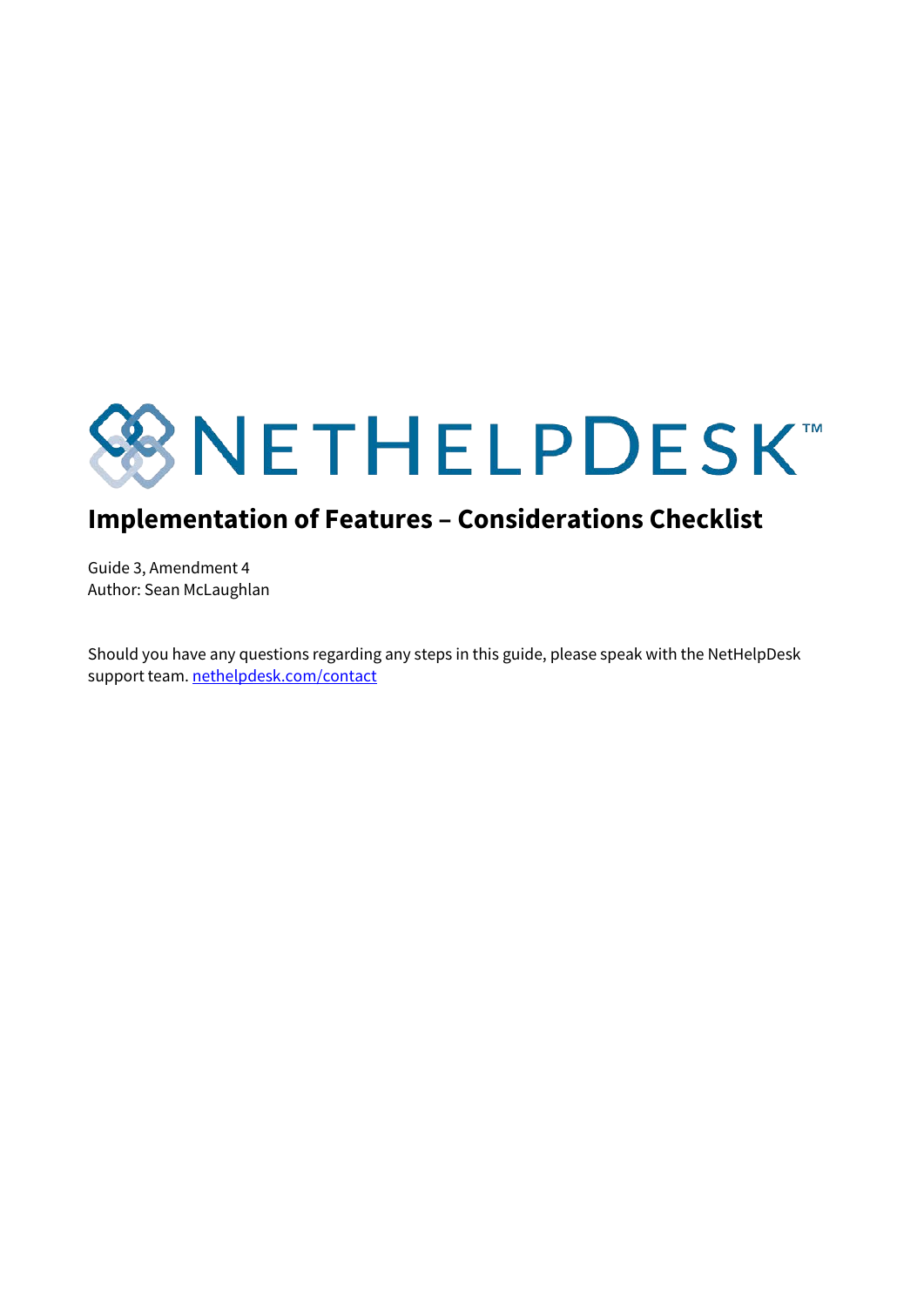#### **Welcome to NetHelpDesk**

NetHelpDesk, like any new software, will seem a bit daunting at first. We're here to simplify the process of migrating to NHD for you, and once you get started, you'll see just how simple it is.

Have a good think about your current needs, maybe with your team in a brain-storming session.

- What works well?
- œ, What is annoying and time consuming?
- $\circledast$  What would be a really great feature to have?

## **Like never before, you truly have the opportunity here to shape your very own help desk software. We don't think in a limited way, and neither should you! Go for it. What will make your life easier?**

Tell us, and we're sure that we'll have functionality for it already. If not, we can add it in for you, usually free of charge! If it's quite bespoke, we offer inexpensive rates in many currencies. If you don't tell us, or ask us, you'll never know!

So many of our competitors have promised things that they fail to deliver. We're not the same, so please talk to us about any concerns you may have at any time.

The following guide is meant to be a lead into some of the features of NHD. It's by no means exhaustive, as we are adding new features all the time. We look forward to discussing your requirements with you.

#### **We have left ample space at the bottom of each section for you to scribble your notes down.**

If one of the NetHelpDesk team is assisting with your installation, helping you during the trial, or visiting your company on site, and assisting with your set-up, you and your team may wish to consider the following:

| <b>CHECKLIST MARKERS</b>       |  |
|--------------------------------|--|
| To be utilised straight away.  |  |
| To be utilised later on.       |  |
| Require further clarification. |  |

- SPACE BELOW FOR YOUR NOTES -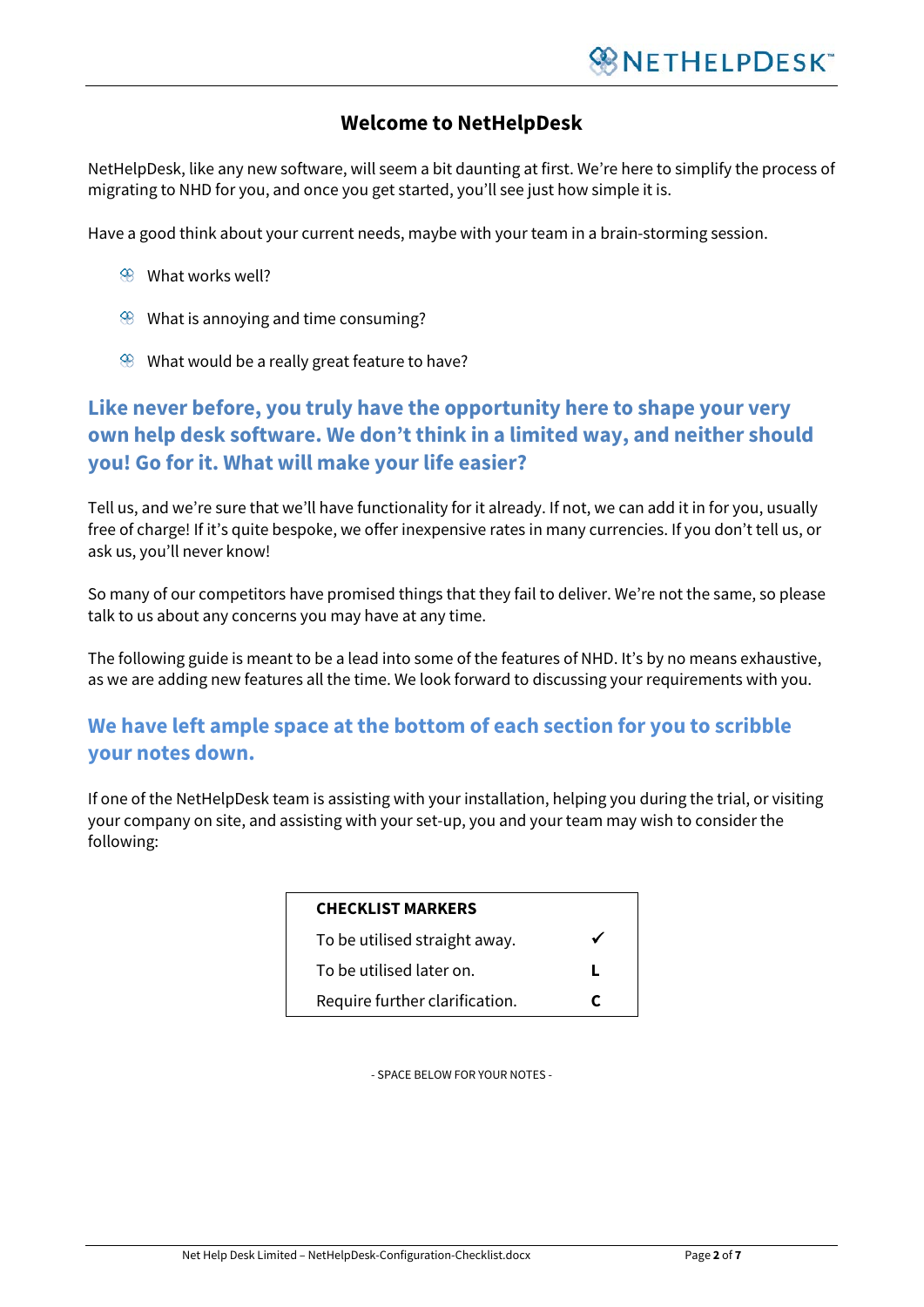## **WNETHELPDESK**\*



- Document Continued -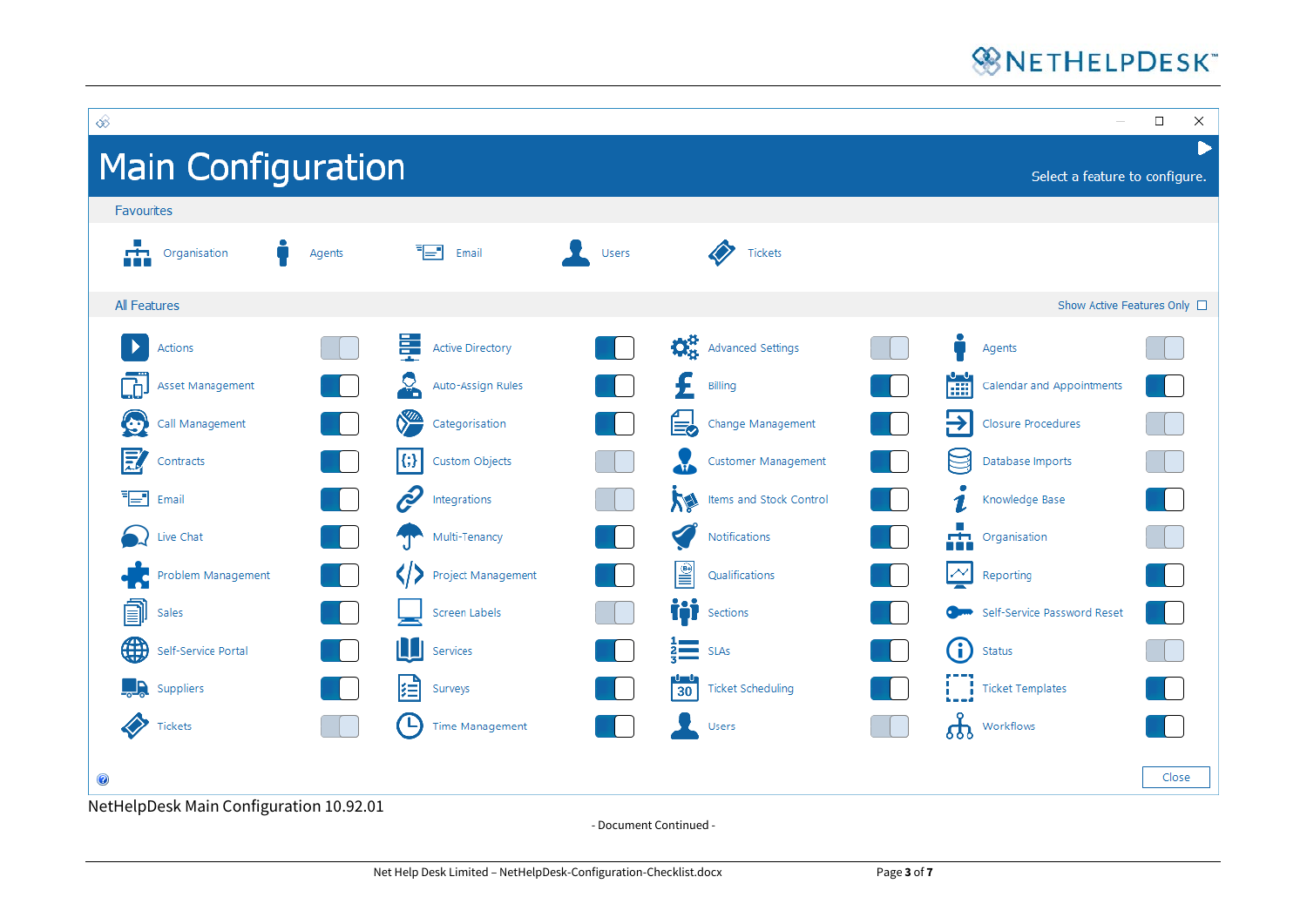# **Configuration Checklist**

## **Organisations and Multitenancy** Allow more than one company to be "tenants" in the same database. **Database Imports and Migration of Data** One-click data migration from competitor products, and existing data migration. **Populating your Area/Customers, Sites and Users Data** Adding a tree view structure to organise your tickets based on who you support. **Integrations** Before setting up NHD, let us know of any third-party software you wish to integrate with, or import from. **Customer Management** Customisable data fields at the site level, to keep quick access data. **Active Directory** Utilise your Active Directories to populate users and Agents. **Sections** Split your Agent logins into teams or departments. **Agents**

Your team members who need to access NHD to provide support to users.

## **Email**

Add as many mailboxes to pull emails in as tickets, reply from and use in features.

## **Email Templates and Groups**

Customise how the emails sent out will look, and use multiple groups for different mailboxes.

## **Tickets**

Add as many forms as you need, with system and customised data fields to use.

## **Custom Objects**

Add any type of tab and field, record any type of data you could ever want. Endless possibilities.

#### **Actions**

Action buttons to record what you do on tickets, set defaults, add your own, use our suggestions and more.

#### **Statuses**

Set the statuses of your tickets, projects, or even your teams.

## **Categorisation**

How will you categorise tickets for reporting purposes? Lots of options to choose from.





























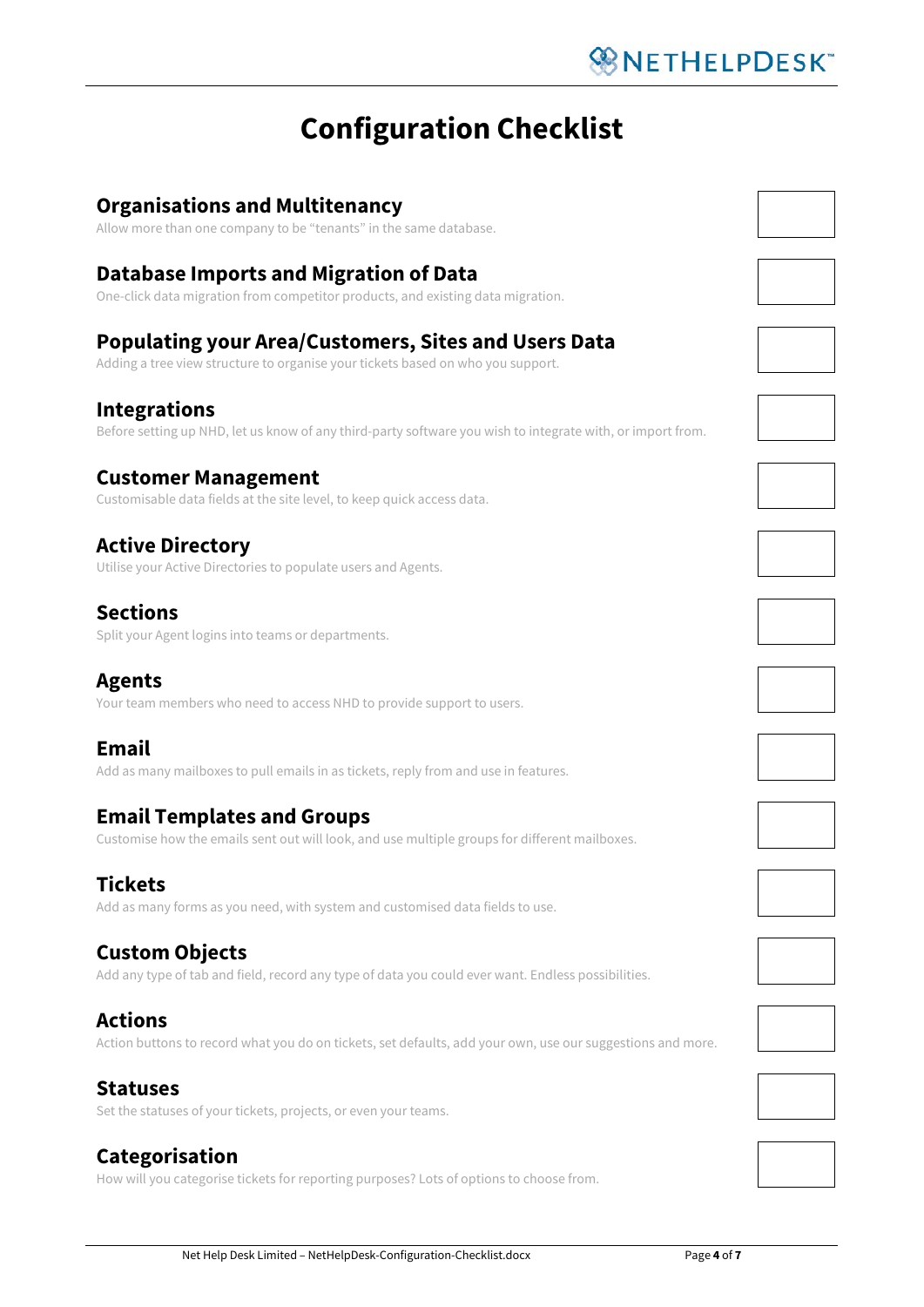# ※NETHELPDESK"

## **Agents Notifications**

Let your teams know about tickets and activity when they are not in the product, via email, pop-ups and more.

## **Agent Web Portal and Smartphone Apps**

Access your data on the move, plot Agents locations and vehicle tracking.

## **Agent Time and Timesheets Management**

Record time throughout tickets, Agent timesheets and much more.

## **Agent Calendar and Appointments**

Set appointments and tasks, 2-way syncing with your external calendar with alarms.

#### **Service Level Agreements**

Setup multiple groups of priorities, timings for response and resolution, change descriptions.

## **SLA Hold Reminders Procedure**

Let us manage your tickets on hold, awaiting further feedback from your end-users, and close automatically.

## **Ticket Templates**

Template standard tickets that come up time and again for efficiency.

## **Auto Ticket Scheduling**

Create tickets automatically when you need them to appear for anything you may need to.

### **Auto Assign Rules**

Route tickets to specific Sections and/or Agents based on predetermined criteria.

## **Qualification Matching**

Route tickets through to Agents based on their official qualifications, or just skillsets.

#### **Knowledge Base Articles**

Add articles to share between your Agents, and publish articles to the self-service portal for users.

## **Approval Processing**

Start approval processes manually or automatically to a variety of approvers or CABs.

## **Logging Tickets to Suppliers/Third Party Vendors**

Use NHD as a repository of all your Supplier data and contracts, and log tickets to them to record comms.

#### **Workflows of Actions**

Restrict actions in tickets from beginning to end in customisable workflows for different tasks.

#### **Notify and Telephone Call Management**

Use Notify to pop-up when tasks or appointments are due, sync with customer data in calls, and more.

#### **Project Management**

Even if you're not interested in ITIL, track and record your project work in one tidy location.





























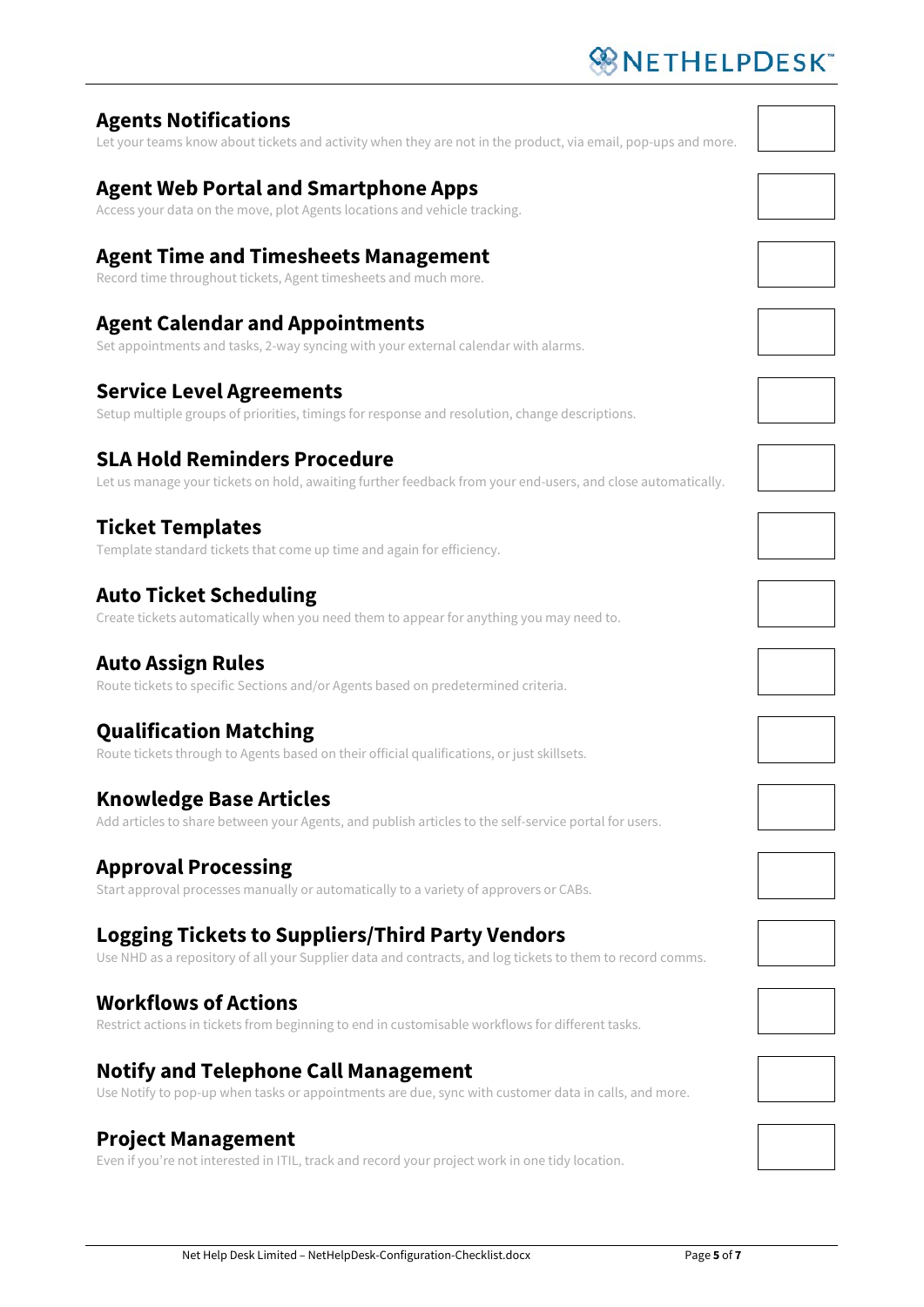# **WNETHELPDESK**

| <b>Reporting</b><br>What will you report on, how will you report on it, who will you send it to and when.                                          |  |
|----------------------------------------------------------------------------------------------------------------------------------------------------|--|
| <b>ITIL Alignment</b><br>Becoming an ITIL aligned help desk isn't as difficult as it may sound. Our processes help you.                            |  |
| <b>Incident Management</b><br>Every day issues, affecting minor things as they occur.                                                              |  |
| <b>Problem Management</b><br>Escalate or link Incidents to Problems, for efficient resource management.                                            |  |
| <b>Change Management</b><br>Record, plan and justify changes of pretty much anything you need to for auditing purposes.                            |  |
| <b>Service Management</b><br>Set service monitoring software to update NHD entries, and generate tickets only from issues.                         |  |
| <b>Project Management</b><br>Set up and track projects as they develop, setting time and monetary budgets.                                         |  |
| <b>Supplier / Vendor Management</b><br>Manage your third-party contributors, log tickets to them, monitor their SLAs to you.                       |  |
| <b>Self Service Web Portal for End-users</b><br>Allow your users to access and create tickets, read self-service articles all within your control. |  |
| <b>Screen Labels</b><br>Change some of the key terminology in NHD features, including web, to better match your own terms.                         |  |
| Live Chat (BETA)*                                                                                                                                  |  |

Allow your end-users to interact with your agents via the self-service portal.

#### **Social Media Integration**

Create tickets and communicate with your users using your company social media accounts.

#### **Closure Procedures**

Go the extra mile when you're closing tickets with user confirmation options.

#### **Single-click Feedback & Surveys**

Add options in emails for ticket rating in one click, or link to more detailed online surveys.

## **Self Service Password Reset Tool\***

Allow your domain users to reset their own passwords, rather than burden your support team.

## **Sales Leads and Revenue Opportunities Tracking**

Track all communications and sales activity, from initial enquiry to retentive sales.

\*Additional Cost for this Module.